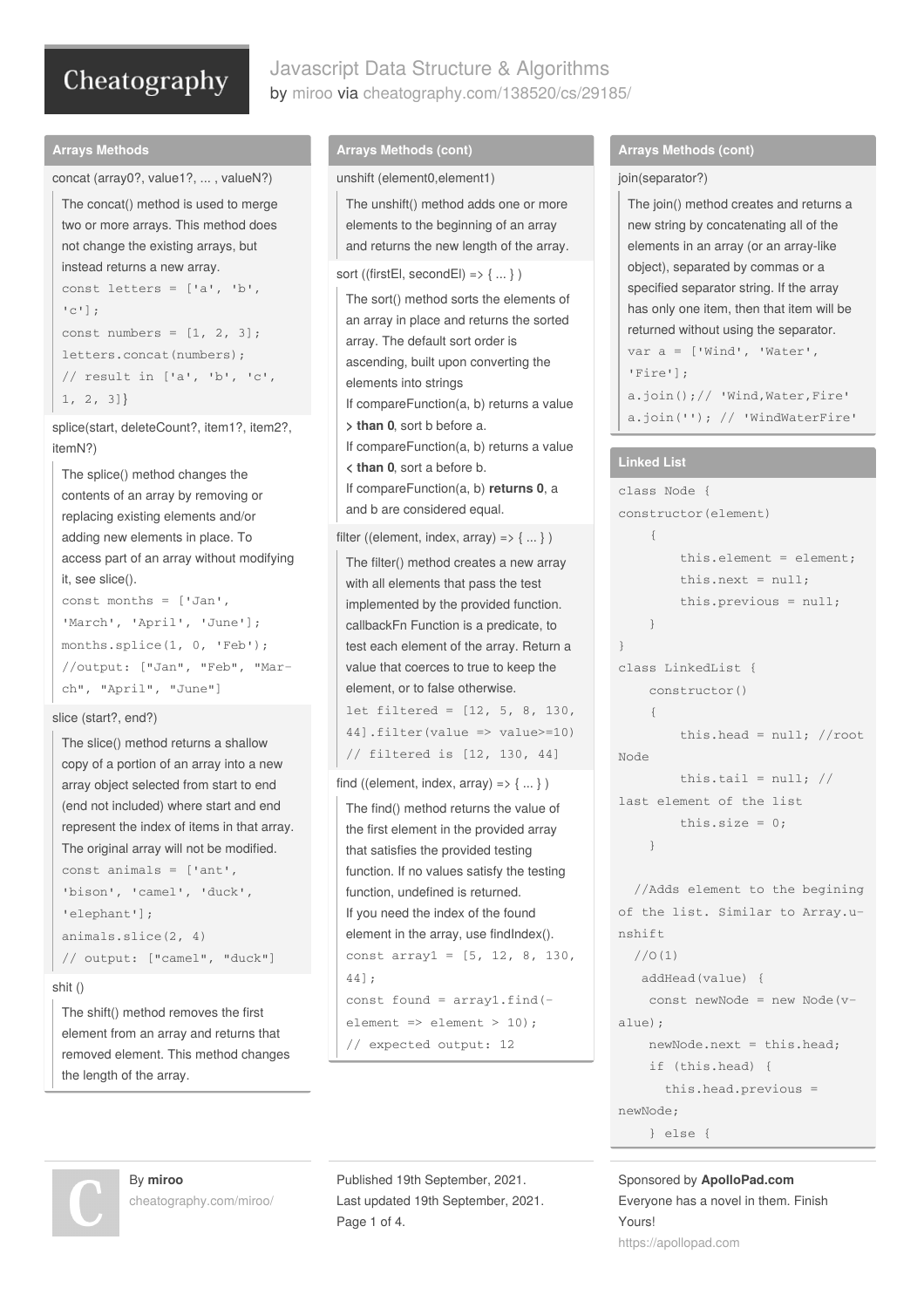# Javascript Data Structure & Algorithms by [miroo](http://www.cheatography.com/miroo/) via [cheatography.com/138520/cs/29185/](http://www.cheatography.com/miroo/cheat-sheets/javascript-data-structure-and-algorithms)

```
Linked List (cont)
      this.tail = newNode;
    }
    this.head = newNode; //update head
   this.size += 1;
    return newNode;
 }
    //Adds element to the end of
the list (tail)
   1/0(1)addTail(value) {
    const newNode = new Node(v‐
alue);
    if (this.head) {
      newNode.previous =
this.tail;
      this.tail.next = newNode;
      this.tail = newNode;
    \left\{ \begin{array}{c} 1 \\ 2 \end{array} \right\}this.head = newNode;
      this.tail = newNode;
    \lambdathis.size += 1;return newNode;
  }
    // insert element at the
position index of the list
    insertAt(element, index)
    {
if (index \leq 0 || index >this.size)
return console.log("Please enter
a valid index.");
else {
// creates a new node
var node = new Node(element);
var curr, prev;
```
# **Linked List (cont)**

```
if (index == 0) {
node.next = this.head;
this.head = node;
} else {
curr = this, head:var it = 0:
// iterate over the list to find
// the position to insert
while (it < index) {
i t++;
prev = curr;
curr = curr.next;
}
// adding an element
node.next = curr;
prev.next = node;
}
this.size++;
}
    }
  //Removes element from the
start of the list (head/root).
 //Runtime O(1)
  removeHead() {
   const head = this.head;
   if (head) {
     this.head= head.next;
      if (this.head) {
       this.head.previous =
null;
      } else {
        this.tail = null;}
      this.size - = 1;
   }
```
Published 19th September, 2021. Last updated 19th September, 2021. Page 2 of 4.

### **Linked List (cont)**

```
return head && head.value;
  }
   //Removes element to the end
of the list. Similar to
Array.pop
   //Runtime: O(1)
 removeTail() {
   const tail = this.tail;
   if (tail) {
     this.tail = tail.previous;
     if (this.tail) {
       this.tail.next = null;
      } else {
       this.head = null;
      }
      this.size - = 1;
    }
    return tail && tail.value;
 }
   // removes an element from
the specified location
  removeFrom(index)
   {
   if (index \leq 0 || index \geq=
this.size)
       return console.log("‐
Please Enter a valid index");
   else {
       var curr, prev, it = 0;
       curr = this.head;
       prev = curr;
        // deleting first
element
       if (index == 0) {
           this.head =
curr.next;
       } else {
           // iterate over the
list to the
           // position to
removce an element
          while (it < index) {
```
Sponsored by **ApolloPad.com** Everyone has a novel in them. Finish Yours! <https://apollopad.com>

By **miroo** [cheatography.com/miroo/](http://www.cheatography.com/miroo/)

curr = this.head;

// first index

// add the element to the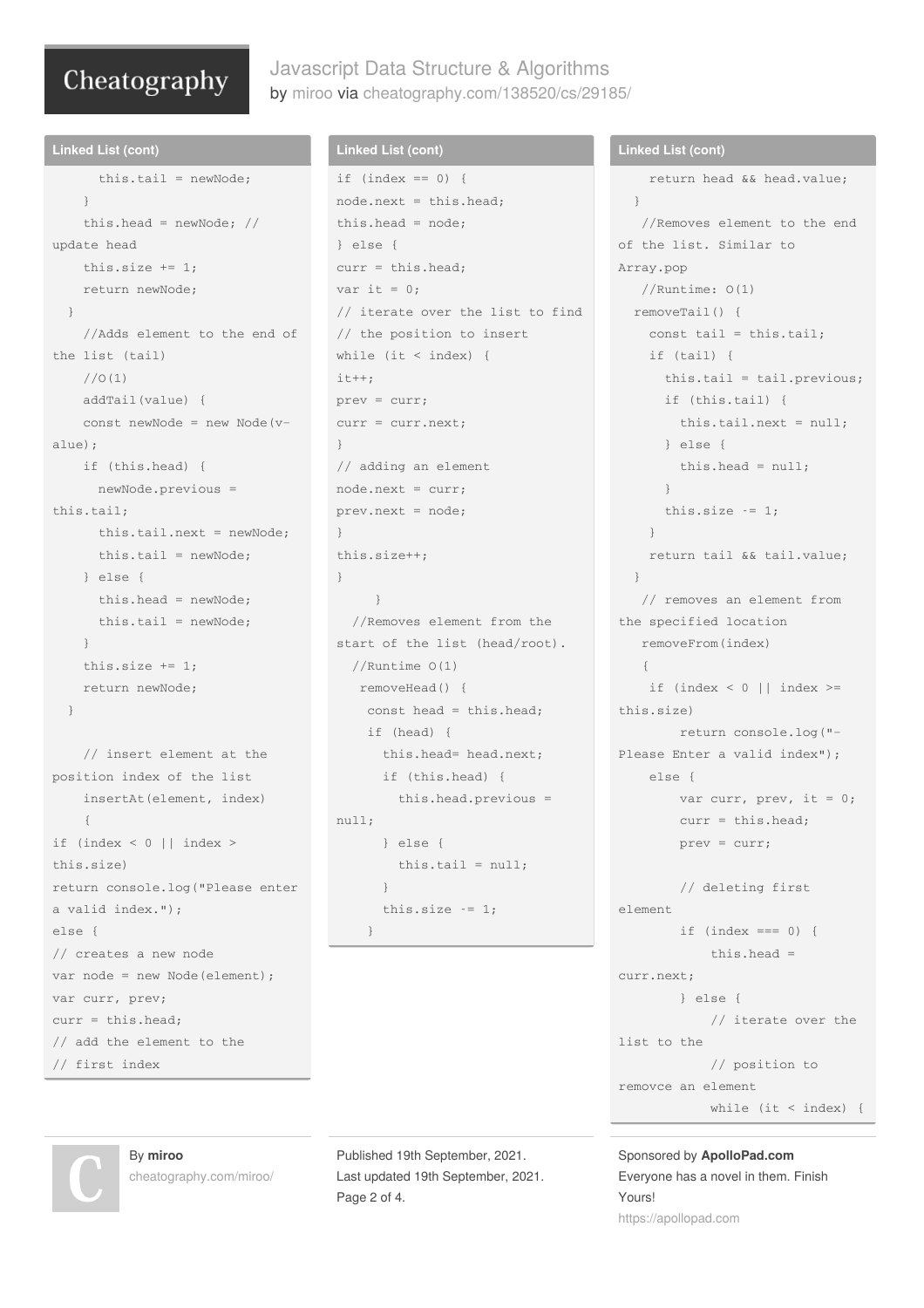# Javascript Data Structure & Algorithms by [miroo](http://www.cheatography.com/miroo/) via [cheatography.com/138520/cs/29185/](http://www.cheatography.com/miroo/cheat-sheets/javascript-data-structure-and-algorithms)

```
Linked List (cont)
                it++;
                prev = curr;
                curr =
curr.next;
           }
            // remove the
element
            prev.next =
curr.next;
       }
       this.size--;
       // return the remove
element
      return curr.element;
    }
  }
   // removes a given element
from the list
   removeElement(element)
   \sqrt{2}var current = this.head;
var prev = null;
// iterate over the list
while (current != null) {
// comparing element with
current
// element if found then remove
the
// and return true
if (current.element === element)
{
if (prev == null) {
this.head = current.next;
} else {
prev.next = current.next;
}
this.size--;
return current.element;
}
prev = current;
current = current.next;
}
```
### **Linked List (cont)**

```
return -1;
   }
   // finds the index of
element
   indexOf(element)
   {
   var count = 0;
   var current = this.head;
   // iterae over the list
   while (current != null) {
       // compare each element
of the list
       // with given element
       if (current.element ===
element)
           return count;
```
count++; current = current.next; }

```
// not found
return -1;
}
isEmpty()
```
{ return this.size == 0; }

## }

# **Queue with Array**

```
//FIFO(First in First Out)
class Queue {
    // Array is used to
implement Queue
    constructor() {
       this.items = [];
    }
    enqueue(element){ //O(1)
      this.items.push(element);
    }
```
Published 19th September, 2021. Last updated 19th September, 2021. Page 3 of 4.

#### **Queue with Array (cont)**

```
//Removes an element from
the front of a queue (items[0])
   dequeue()\{ // O(n)return this.items.shift();
   }
    peek(){
    // return the front element
from the queue
   return this.items[0];
   }
   isEmpty(){
    // return true if queue is
empty
  return this.items.length ==
\bigcap.
  }
}
```
### **Queue with Linked List**

```
class Queue {
 constructor() {
   this.items = new Linked‐
List():
 }
   //Add element to the queue
  //Runtime: O(1)
  enqueue(item) {
   this.items.addTail(item);
   return this;
 }
 //Remove element from the queue
 //Runtime: O(1)
 dequeue() {
   return this.items.removeH‐
ead();
 }
 get size() {
    return this.items.size;
 }
  isEmpty() {
```
Sponsored by **ApolloPad.com** Everyone has a novel in them. Finish Yours! <https://apollopad.com>



By **miroo**

[cheatography.com/miroo/](http://www.cheatography.com/miroo/)